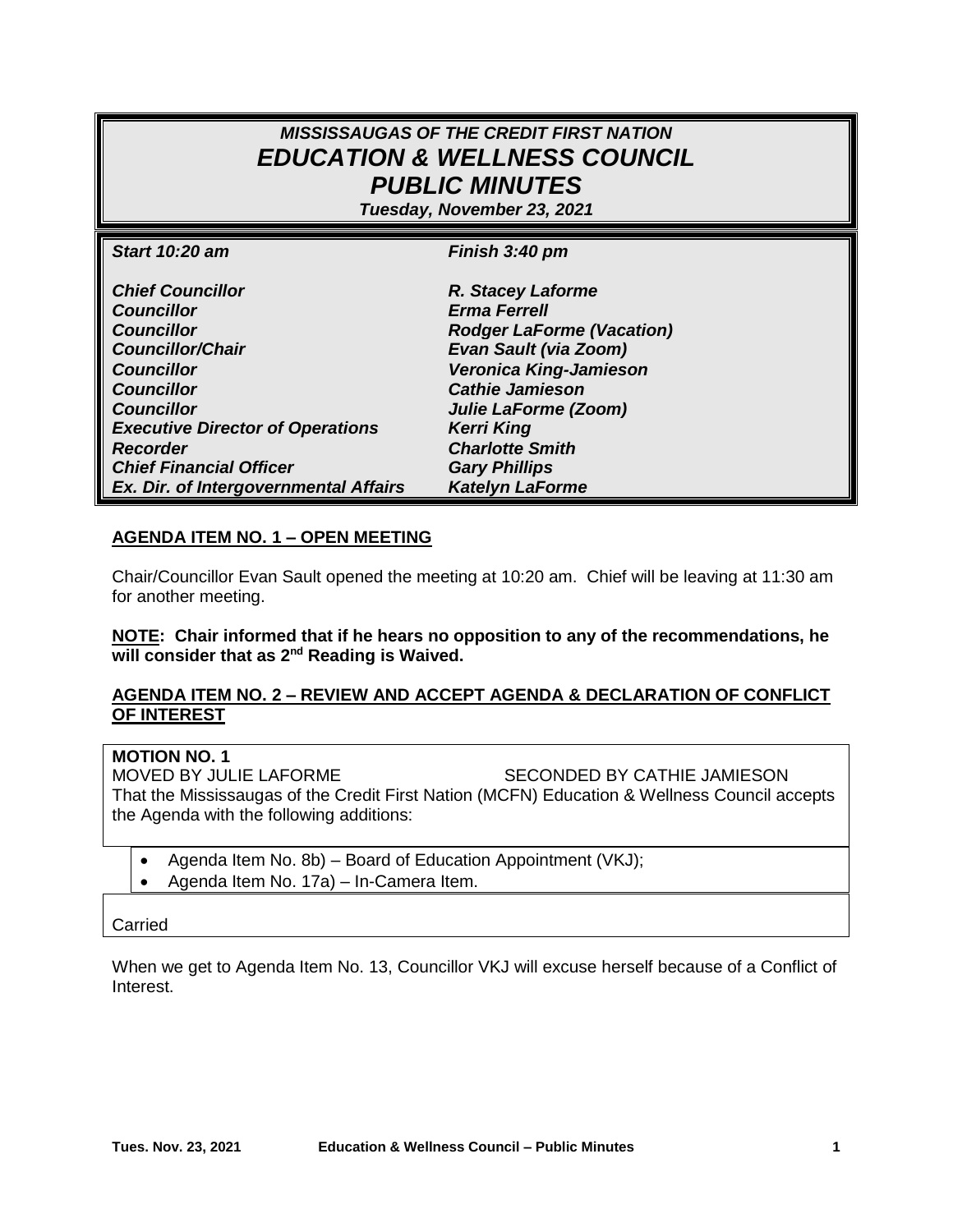#### **AGENDA ITEM NO. 3 – REVIEW & ACCEPT PUBLIC MINUTES OF EDUCATION & WELLNESS COUNCIL MEETING DATED TUESDAY, SEPTEMBER 28, 2021**

#### **MOTION NO. 2**

MOVED BY CATHIE JAMIESON SECONDED BY JULIE LAFORME That the Mississaugas of the Credit First Nation (MCFN) Education & Wellness Council accepts the Public Minutes of the Education and Wellness Council Meeting dated Tuesday, September 28, 2021.

Carried

## **AGENDA ITEM NO. 4 - MATTERS ARISING FROM THE MINUTES**

**4.1** – **FYI** - Letter signed by the Chief and Councillor Erma Ferrell and sent to Fatema Moiyadi/Community Outreach thanking them for their generous donation regarding the event of July 10, 2021.

**4.2** – **FYI** - Letter signed by the Chief and sent to ALFDC regarding Board Representatives.

## **AGENDA ITEM NO. 5 – COUNCIL ORIENTATION MATERIALS (KK)**

A/Chief Operating Officer (Kerri King) is providing this material for the 2021-2023 Council Orientation which is scheduled for Monday, December 13 to Thursday, December 16, 2021. At every Orientation, various policies and presentations are made to the Council as a means of familiarizing the new Council to important policies, practices and processes.

A/Chief Operating Officer (Kerri King) reviewed the last Orientation material and have prepared it for formal approval. There have been some slight amendments made to the materials (grammar, punctuation), but overall, they are consistent with last term. Further, the Agenda has been updated to reflect the new Swearing In date of Thursday, December 16, 2021. It is recommended that the two terms of Council meet during Orientation Week for knowledge transfer purposes.

A/Chief Operating Officer (Kerri King) reiterated that she will revise the Agenda, and will add an hour long plan of moving forward.

Councillor EF has a concern about the conflict of interest when it comes to a close friend. She suggested that Council have a short Strategy Plan meeting in January.

Councillor VKJ noted that the Oath was by acclamation, and questions if this could be changed, Further, all the Ad Hoc Committees should be discussed with new Council.

A/Chief Operating Officer (Kerri King) noted that there needs to be new direction on mileage. Chief stated that he uses the limo, but if he can no longer use it, then he needs to know. A/Chief Operating Officer (Kerri King) will revamp the mileage section of the Policy, and will bring it back to Chief and Council on Tuesday, December 7, 2021.

Councillor EF suggested that if Chief and Council are using the limo, then staff should use it also. However, Councillor JL disagrees. Councillor EF then added that we can also take the Go Train.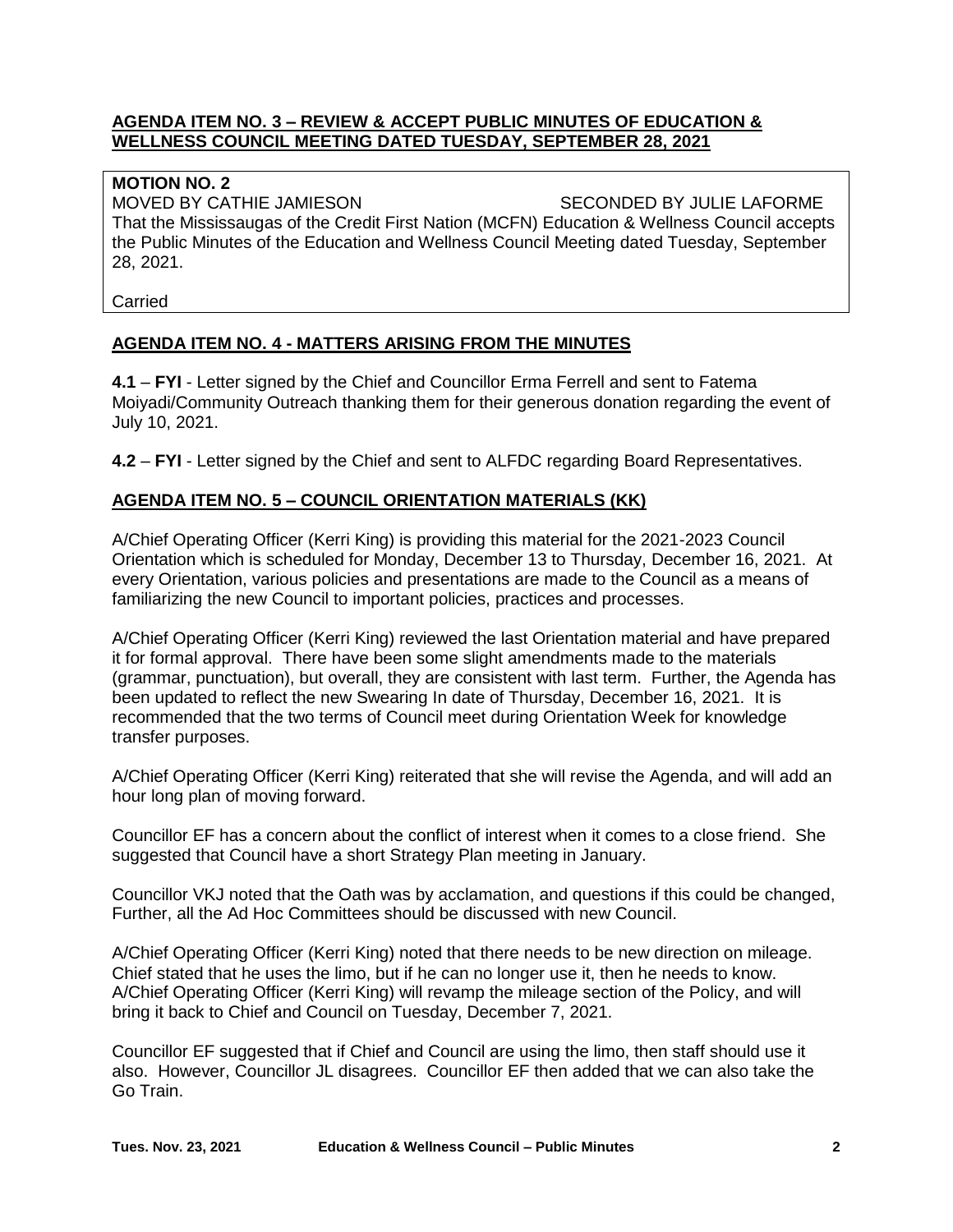## **MOTION NO. 3** MOVED BY JULIE LAFORME SECONDED BY CATHIE JAMIESON

That the Mississaugas of the Credit First Nation (MCFN) Education & Wellness Council approves the proposed 2021-2021 Council Orientation Materials, including:

- 21-23 Council Orientation Agenda
- 21-23 Full Council Oath of Office
- 21-23 Individual Other of Office
- 21-23 Confidentiality Guidelines
- 21-23 Conflict of Interest Guidelines
- 21-23 Rules of Decorum

#### **Carried** 2<sup>nd</sup> Reading Waived

**NOTE**: Chief and Council Policy will come back to the next Financial Planning & Fiscal Oversight Council Meeting on Tuesday, December 7, 2021 once the Policy is revised.

## **AGENDA ITEM NO. 6 – FORMER GREEN WILLOW PROPERTY (EF)**

Councillor EF brought this item to the Council Table regarding the former Green Willow property. She reiterated that to date nothing has been done with the property which includes 48 acres.

It was agreed by Chief and Council that this property will be designated as a Cultural, Heritage and Educational Historical Site.

A cash settlement in the amount of \$685,000.00 was received from Hydro One regarding the Niagara Reinforcement Line. This money has been deposited into the Culture and Community Development Fund.

Moving forward, the Public Works Department will be the lead to work on this file. They would need a design concept team to do the infrastructure.

Chief noted that people have come here to learn about us, and it would be ideal to have a Culture and Educational Centre.

Executive Director of Intergovernmental Affairs suggested that the Committee could apply to the MNCFN Community Trust for a Project Manager. Executive Director of Operations noted that this would fall under the Public Works Department to apply to the Community Trust.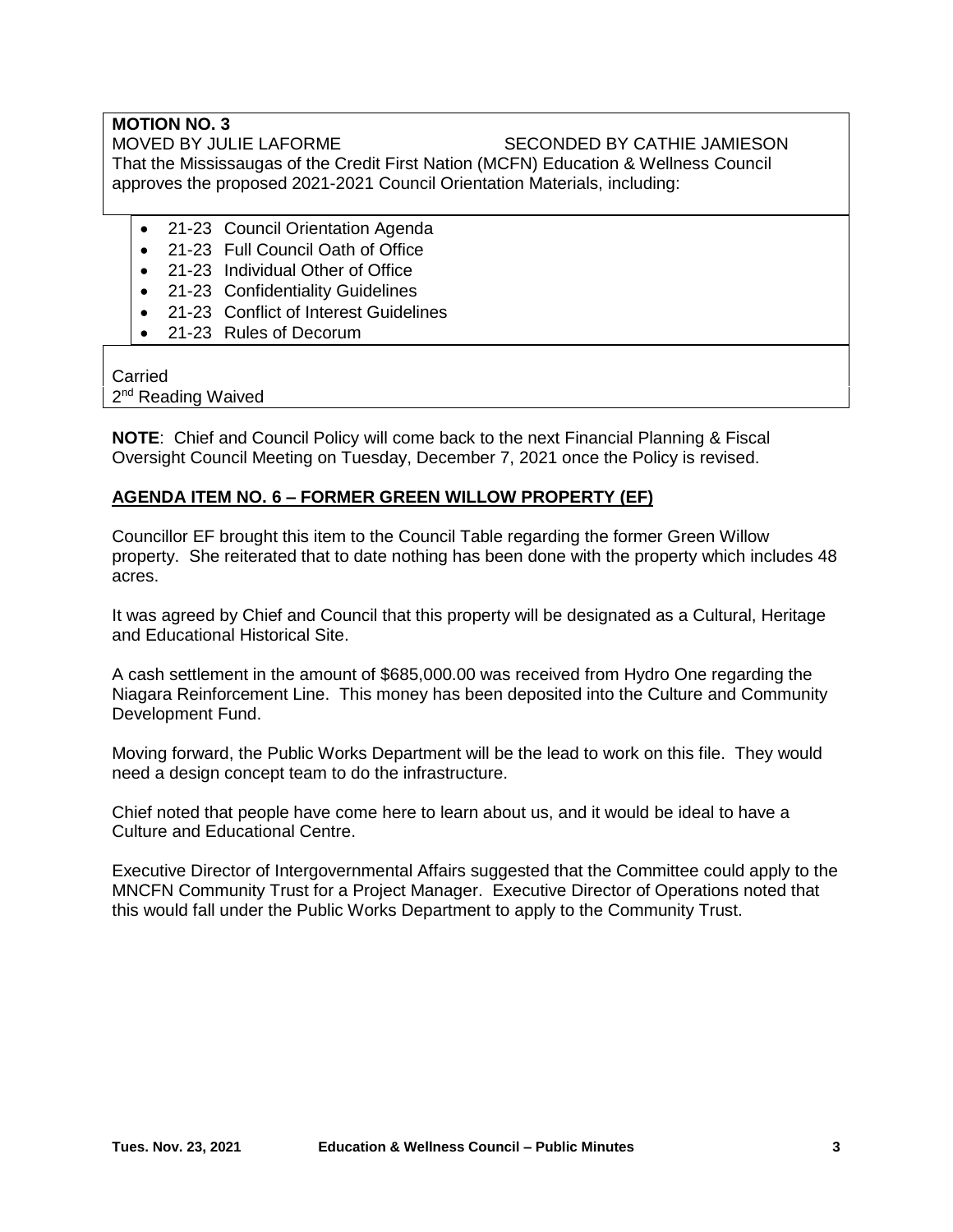#### **MOTION NO. 4** MOVED BY R. STACEY LAFORME SECONDED BY ERMA FERRELL That the Mississaugas of the Credit First Nation (MCFN) Education & Wellness Council approves that the former Green Willow Property is designated as a Cultural, Heritage, and Educational Historical Site. Furthermore, the Public Works Department is directed to be the Lead Administrative Body on the file.

Carried 2<sup>nd</sup> Reading Waived

Culture & Events Coordinator zoomed in at 11:35 am.

#### **AGENDA ITEM NO. 7 – MAJOR EVENTS COMMITTEE MEMBERS (CULTURE & EVENTS COORDINATOR)**

Culture and Events Coordinator noted in her Briefing Note that the Major Events Committee (MEC) includes two Council members, Culture and Events Coordinator as Administration Lead, two MCFN member positions and one youth member seat.

The five existing members, Councillor Evan Sault (chair), Councillor Erma Ferrell, Culture and Events Coordinator, Jamie-Lynn Gillingham (two-year member term), Mya King-Green (youth term) are recommending that the two member seats currently remain status quo.

Due to the pandemic all of the major events and annual events that the Major Events Committee participated in were cancelled beginning in March 2020. Due to this, the MEC members that are currently in place were unable to participate in their full MEC roles. It was discussed during a MEC meeting on November 16, 2021 that MEC would like to see these member terms remain status quo so they can fulfil their entire terms and experience different major events that we were unable to attend since March 2020.

## **MOTION NO. 5**

MOVED BY VERONICA KING-JAMIESON SECONDED BY JULIE LAFORME That the Mississaugas of the Credit First Nation (MCFN) Education & Wellness Council approves the recommendations of the Major Events Committee (MEC) to keep the existing MEC member terms status quo effective immediately until March 31, 2023, and further, post a call out for the one remaining MEC member seat that needs to be filled.

**Carried** 2<sup>nd</sup> Reading Waived

Culture & Events Coordinator zoomed out at 11:45 am.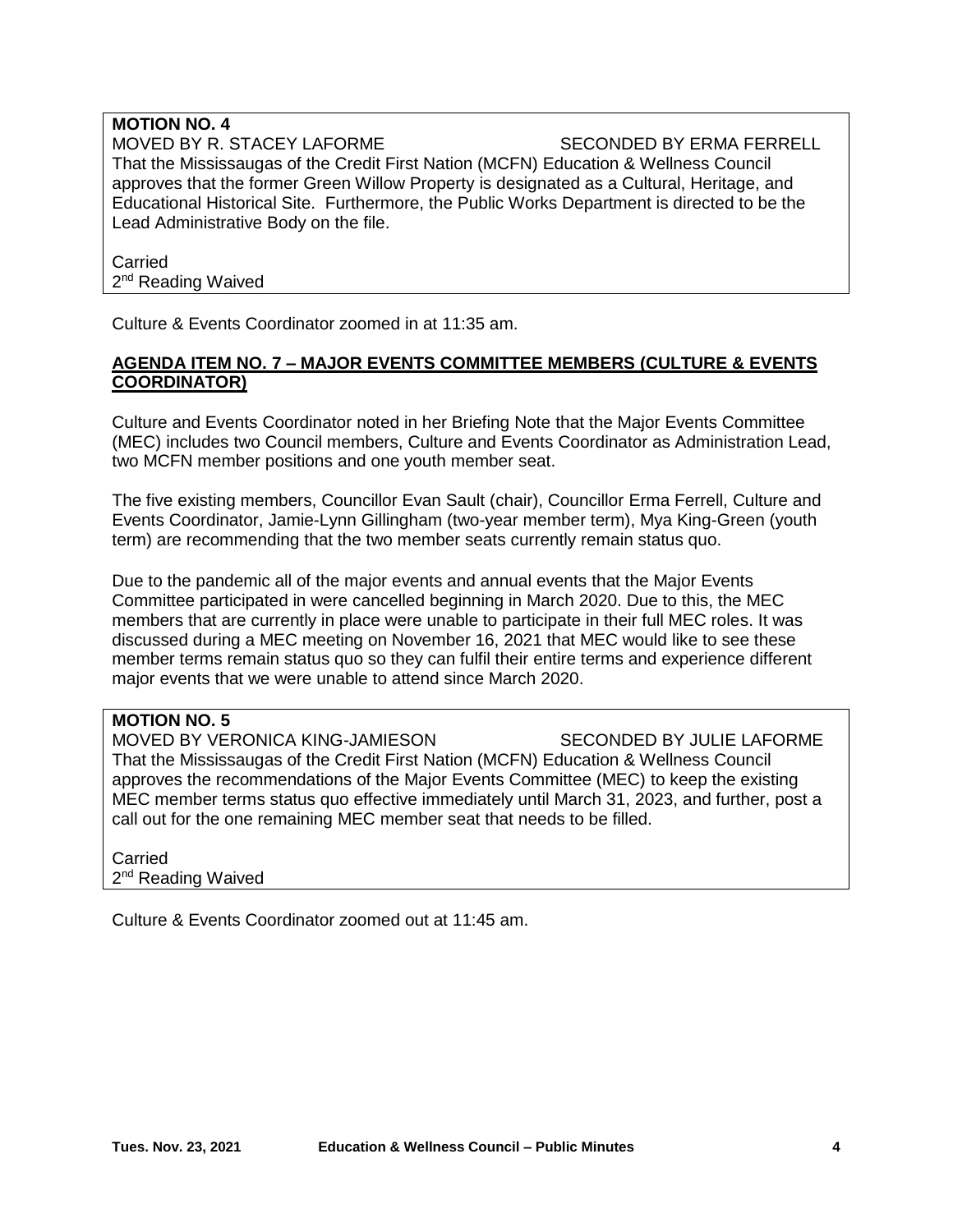Coordinator for EarlyON and Family Programs zoomed in at 11:45 am.

#### **AGENDA ITEM NO. 8a) – KINAA SHPANDAAGZIWAG BINOOJIIYAG – EVERY CHILD MATTERS UNITY AND REMEMBRANCE WALK (COORDINATOR OF EARLYON PROGRAMS)**

Coordinator of EarlyON Programs noted in her Briefing Note that she is seeking Council approval for an Every Child Matters Unity and Remembrance Walk to be held annually on September 29<sup>th</sup>.

The ECM walk was well received and attended by both the on and off reserve Membership and community allies. Several suggestions for an annual event were received.

The goal of the event is to unify and support the Community as the ongoing discovery of unmarked graves are located throughout the country. Additionally, the event brings awareness of the ongoing harms caused by the IRS system. Considering that The National Day of Truth and Reconciliation will be an annual day off on September  $30<sup>th</sup>$  the Committee is requesting that the Walk be held on September 29<sup>th</sup>.

#### **MOTION NO. 6**

MOVED BY JULIE LAFORME SECONDED BY CATHIE JAMIESON That the Mississaugas of the Credit First Nation (MCFN) Education & Wellness Council approves of the Kinaa Shpandaagziwag Binoojiiyag - Every Child Matters Annual Event. Funding application will be submitted to the MCFN Community Trust first, secondary funding will be requested from the Administration Special Events Department if required.

**Carried** 2<sup>nd</sup> Reading Waived

#### **DIRECTION NO. 1**

That the Mississaugas of the Credit First Nation (MCFN) Education & Wellness Council directs the Executive Director of Operations that the Committee for Every Child Matters will prepare a budget which will be brought back to Chief and Council for approval. In addition, this budget will be added to the annual budget.

Coordinator for EarlyON and Family Programs zoomed out at 11:55 am.